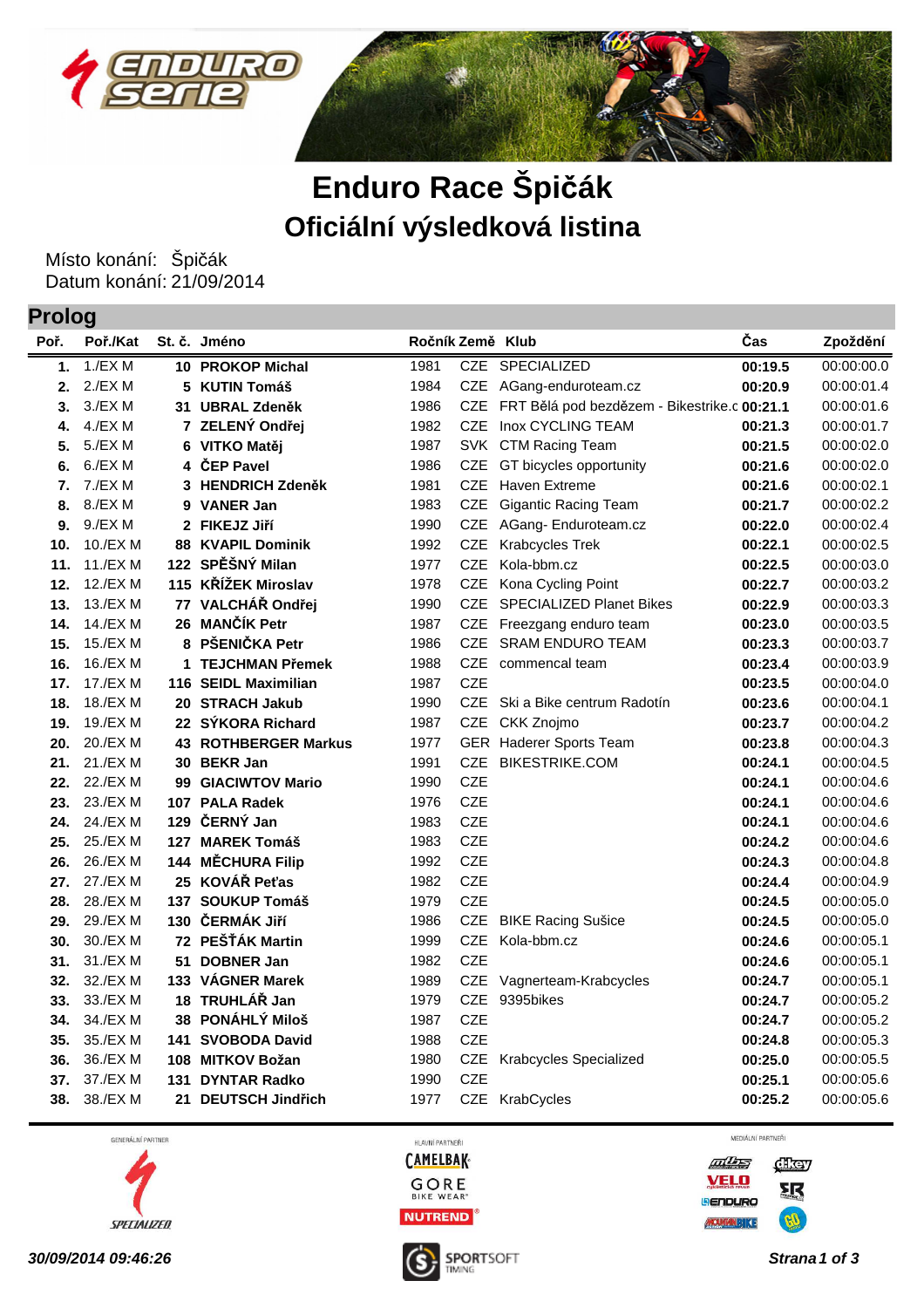| <b>Prolog</b> |                      |  |                                      |              |                          |                              |                    |                          |  |
|---------------|----------------------|--|--------------------------------------|--------------|--------------------------|------------------------------|--------------------|--------------------------|--|
| Poř.          | Poř./Kat             |  | St. č. Jméno                         |              | Ročník Země Klub         |                              | Čas                | Zpoždění                 |  |
| 39.           | $1$ ./ER $Z$         |  | 118 EIBERWEISER Mona                 | 1991         | <b>GER</b>               |                              | 00:25.2            | 00:00:05.7               |  |
| 40.           | 39./EX M             |  | 109 ŠPIČÁK Miroslav                  | 1976         | <b>CZE</b>               |                              | 00:25.3            | 00:00:05.8               |  |
| 41.           | 40./EX M             |  | 27 HRADECKÝ Tomáš                    | 1983         |                          | CZE Gigantic Racing Team     | 00:25.4            | 00:00:05.9               |  |
| 42.           | 41./EX M             |  | 33 KOREL Ondřej                      | 1991         | <b>CZE</b>               |                              | 00:25.5            | 00:00:06.0               |  |
| 43.           | 42./EX M             |  | 24 ČIŽINSKÝ Milan                    | 1974         | <b>CZE</b>               | <b>MADesign World Racing</b> | 00:25.5            | 00:00:06.0               |  |
| 44.           | 43./EX M             |  | <b>119 SALVATORE Marco</b>           | 1981         | <b>CZE</b>               | ChiantiClassico              | 00:25.5            | 00:00:06.0               |  |
| 45.           | 44./EX M             |  | 57 ZIKA Vojtěch                      | 1989         | <b>CZE</b>               | Hovada                       | 00:25.6            | 00:00:06.0               |  |
| 46.           | 45./EX M             |  | <b>46 PAJMA Martin</b>               | 1977         | <b>CZE</b>               | <b>Gigantic Racing Team</b>  | 00:25.6            | 00:00:06.1               |  |
| 47.           | 46./EX M             |  | 136 KUNEŠ Vlastimil                  | 1985         | <b>CZE</b>               |                              | 00:25.7            | 00:00:06.2               |  |
| 48.           | 47./EX M             |  | <b>44 SCHWARZ Pavel</b>              | 1981         |                          | CZE FRbikes                  | 00:25.8            | 00:00:06.2               |  |
| 49.           | 48./EX M             |  | 94 VAŠEK Richard                     | 1983         | <b>CZE</b>               |                              | 00:25.8            | 00:00:06.3               |  |
| 50.           | 49./EX M             |  | 52 KRSIČKA Marek                     | 1989         | <b>CZE</b>               |                              | 00:25.8            | 00:00:06.3               |  |
| 51.           | 50./EX M             |  | <b>40 SMUTKA Vlastimil</b>           | 1983         | <b>CZE</b>               |                              | 00:25.8            | 00:00:06.3               |  |
| 52.           | 51./EX M             |  | 105 TRÜTZSCHLER Karl                 | 1990         | <b>GER</b>               |                              | 00:25.8            | 00:00:06.3               |  |
| 53.           | 52./EX M             |  | 17 KOMÁREK Jirka                     | 1984         | <b>CZE</b>               |                              | 00:25.9            | 00:00:06.3               |  |
| 54.           | 53./EX M             |  | 106 ČILA Jiří                        | 1966         | CZE                      | SHaman racing                | 00:25.9            | 00:00:06.4               |  |
| 55.           | 54./EX M             |  | 47 ZOUHAR Jan                        | 1986         | <b>CZE</b>               |                              | 00:26.0            | 00:00:06.4               |  |
| 56.           | 55./EX M             |  | 64 BEJVAL Vladimír                   | 1973         | <b>CZE</b>               |                              | 00:26.0            | 00:00:06.5               |  |
| 57.           | 56./EX M             |  | 55 VESELÝ Pavel                      | 1980         | <b>CZE</b>               | KoloshopTeam.cz              | 00:26.1            | 00:00:06.6               |  |
| 58.           | $2$ ./ER $Z$         |  | 120 PECHOUTOVÁ Ivana                 | 1986         | <b>CZE</b>               | <b>SRAM ENDURO TEAM</b>      | 00:26.3            | 00:00:06.7               |  |
| 59.           | 57./EX M             |  | 39 VONDRÁČEK Radek                   | 1987         | <b>CZE</b>               |                              | 00:26.3            | 00:00:06.8               |  |
| 60.           | 58./EX M             |  | 135 THURL Tomáš                      | 1993         | <b>CZE</b>               |                              | 00:26.4            | 00:00:06.9               |  |
| 61.           | 59./EX M             |  | 110 LOS Rostislav                    | 1983         | <b>CZE</b>               |                              | 00:26.5            | 00:00:07.0               |  |
| 62.           | 60./EX M             |  | 36 NÁDVORNÍK Tomáš                   | 1981         | <b>CZE</b>               |                              | 00:26.5            | 00:00:07.0               |  |
| 63.           | 61./EX M             |  | 121 FIALA Ondřej                     | 1986         | <b>CZE</b>               | <b>GT KUR SPORT TEAM</b>     | 00:26.6            | 00:00:07.1               |  |
| 64.           | 62./EX M             |  | 146 KREMLÁČEK Tomáš                  | 1986         | <b>CZE</b>               |                              | 00:26.6            | 00:00:07.1               |  |
| 65.           | 63./EX M             |  | 63 HOFMAN Petr                       | 1965         | <b>CZE</b>               | ROCK MACHINE CYKLOMAX        | 00:26.7            | 00:00:07.1               |  |
| 66.           | 64./EX M             |  | 32 SZABÓ Jiří                        | 1988         | <b>CZE</b>               | <b>SPOKE Team</b>            | 00:26.8            | 00:00:07.2               |  |
| 67.           | 65./EX M             |  | 74 BLECHA Josef                      | 1977         | <b>CZE</b>               |                              | 00:26.8            | 00:00:07.3               |  |
| 68.           | 66./EX M             |  | 93 KABÁT Jiří<br>16 VOPÁLENSKÝ Tomáš | 1985         | <b>CZE</b><br><b>CZE</b> |                              | 00:26.9            | 00:00:07.3<br>00:00:07.3 |  |
| 69.           | 67./EX M<br>68./EX M |  | 79 HAVLÍK Kristián                   | 1977<br>1999 | <b>CZE</b>               | 9395bikes                    | 00:26.9            | 00:00:07.4               |  |
| 70.<br>71.    | 69./EX M             |  | 92 ZÝKA Ondřej                       | 1986         | <b>CZE</b>               |                              | 00:26.9            | 00:00:07.5               |  |
|               | <b>72.</b> 70./EX M  |  | 102 MĚŠŤÁK Ondřej                    | 1989         | <b>CZE</b>               |                              | 00:27.0<br>00:27.1 | 00:00:07.6               |  |
| 73.           | 71./EX M             |  | 34 BLÁHA Vojtěch                     | 1998         |                          | CZE SKK74                    | 00:27.3            | 00:00:07.8               |  |
| 74.           | 72./EX M             |  | 50 EICHLER Marek                     | 1986         | <b>CZE</b>               |                              | 00:27.4            | 00:00:07.8               |  |
| 75.           | 73./EX M             |  | 56 ŠIŠKA Petr                        | 1988         |                          | CZE Cyklo-Market.cz          | 00:27.5            | 00:00:07.9               |  |
| 76.           | $3$ ./ER $Z$         |  | 76 PROCHÁZKOVÁ Martina               | 1987         | <b>CZE</b>               |                              | 00:27.5            | 00:00:08.0               |  |
| 77.           | 74./EX M             |  | 91 SLÁDEK Jan                        | 1991         | <b>CZE</b>               |                              | 00:27.7            | 00:00:08.2               |  |
| 78.           | 75./EX M             |  | 140 ONDRÁČEK David                   | 1978         | <b>CZE</b>               |                              | 00:27.8            | 00:00:08.2               |  |
| 79.           | 76./EX M             |  | 112 KELLER Martin                    | 1987         | <b>CZE</b>               |                              | 00:27.8            | 00:00:08.3               |  |
| 80.           | 77./EX M             |  | 139 DRAŠTÍK Jan                      | 1971         |                          | CZE Wanteďáci.cz             | 00:27.8            | 00:00:08.3               |  |
| 81.           | 78./EX M             |  | 123 KAŠPAR Adam                      | 1998         |                          | CZE Kola-bbm.cz              | 00:27.9            | 00:00:08.3               |  |
| 82.           | 4./ER Z              |  | 49 ŘÍMANOVÁ Elen                     | 1985         |                          | CZE Katmar Team              | 00:27.9            | 00:00:08.4               |  |
| 83.           | 79./EX M             |  | 67 ČERMÁK Martin                     | 1976         | <b>CZE</b>               |                              | 00:27.9            | 00:00:08.4               |  |
| 84.           | 80./EX M             |  | 35 MISSBERGER Tomáš                  | 1987         |                          | CZE Freezgang enduro team    | 00:27.9            | 00:00:08.4               |  |
| 85.           | 81./EX M             |  | 86 VÉBR Ondřej                       | 1998         | <b>CZE</b>               |                              | 00:28.2            | 00:00:08.6               |  |
| 86.           | 5./ER Z              |  | 124 DRENGUBÁKOVÁ Andrea              | 1990         | <b>CZE</b>               |                              | 00:28.2            | 00:00:08.6               |  |
|               | 87. 82./EX M         |  | 138 BOCH Petr                        | 1978         | <b>CZE</b>               |                              | 00:28.2            | 00:00:08.7               |  |
|               | 88. 83./EX M         |  | 90 KÁBA Martin                       | 1989         | <b>CZE</b>               |                              | 00:28.4            | 00:00:08.8               |  |
|               | 89. 84./EX M         |  | 143 DIBLIK Lukas                     | 1988         | <b>CZE</b>               |                              | 00:28.4            | 00:00:08.9               |  |
| 90.           | 85./EX M             |  | 111 RIEGER Thomas                    | 1989         | <b>CZE</b>               |                              | 00:28.5            | 00:00:09.0               |  |
|               |                      |  |                                      |              |                          |                              |                    |                          |  |

GENERÁLNÍ PARTNER



HLAVNÍ PARTNEŘI **CAMELBAK-**